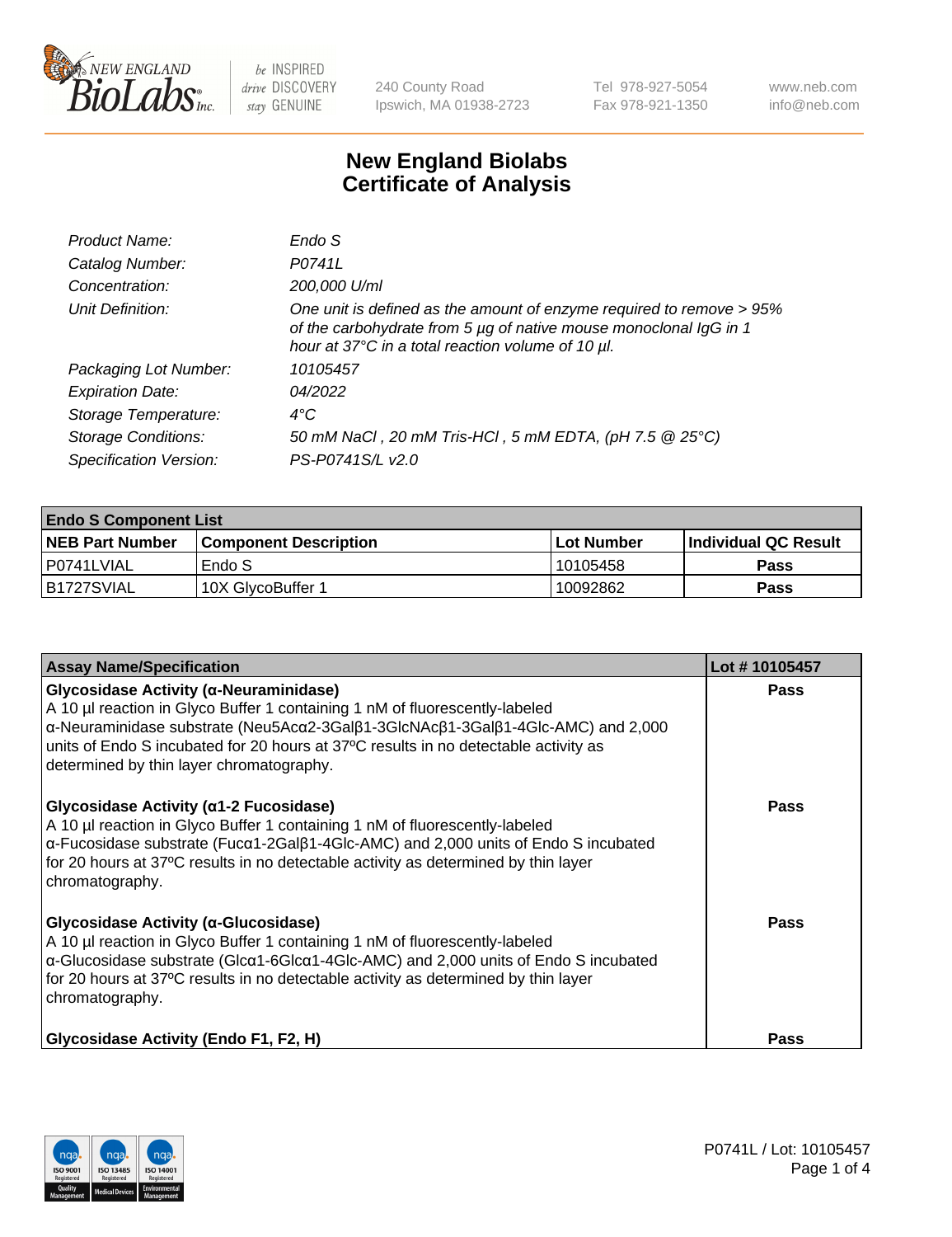

240 County Road Ipswich, MA 01938-2723 Tel 978-927-5054 Fax 978-921-1350 www.neb.com info@neb.com

| <b>Assay Name/Specification</b>                                                                                                                                                                                                                                                                                                                                              | Lot #10105457 |
|------------------------------------------------------------------------------------------------------------------------------------------------------------------------------------------------------------------------------------------------------------------------------------------------------------------------------------------------------------------------------|---------------|
| A 10 µl reaction in Glyco Buffer 1 containing 1 nM of fluorescently-labeled Endo F1,<br>F2, H substrate (Dansylated invertase high mannose) and 2,000 units of Endo S<br>incubated for 20 hours at 37°C results in no detectable activity as determined by<br>thin layer chromatography.                                                                                     |               |
| <b>Functional Test (Magnetic Beads, Enzyme Removal)</b><br>Magnetic chitin beads (50 µl) were equilibrated and incubated with 2,000 units of<br>Endo S in 300 µl of 50mM ammonium formate, pH 4.4. The beads were pelleted using a<br>magnetic separation rack. No Endo S was detected in the supernatant as determined by<br>activity assay and mass spectrometry analysis. | <b>Pass</b>   |
| Glycosidase Activity (α1-3 Fucosidase)<br>A 10 µl reaction in Glyco Buffer 1 containing 1 nM of fluorescently-labeled<br>α-Fucosidase substrate (Fucα1-3Galβ1-4GlcNAcβ1-3Galβ1-4Glc-AMC) and 2,000 units of<br>Endo S incubated for 20 hours at 37°C results in no detectable activity as<br>determined by thin layer chromatography.                                        | <b>Pass</b>   |
| Glycosidase Activity (α1-3 Galactosidase)<br>A 10 µl reaction in Glyco Buffer 1 containing 1 nM of fluorescently-labeled<br>α-Galactosidase substrate (Galα1-3Galβ1-4GlcNAc-AMC) and 2,000 units of Endo S<br>incubated for 20 hours at 37°C results in no detectable activity as determined by<br>thin layer chromatography.                                                | <b>Pass</b>   |
| Glycosidase Activity (α1-3 Mannosidase)<br>A 10 µl reaction in Glyco Buffer 1 containing 1 nM of fluorescently-labeled<br>α-Mannosidase substrate (Manα1-3Manβ1-4GlcNAc-AMC) and 2,000 units of Endo S<br>incubated for 20 hours at 37°C results in no detectable activity as determined by<br>thin layer chromatography.                                                    | <b>Pass</b>   |
| Glycosidase Activity (α1-6 Galactosidase)<br>A 10 µl reaction in Glyco Buffer 1 containing 1 nM of fluorescently-labeled<br>α-Galactosidase substrate (Galα1-6Galα1-6Glcα1-2Fru-AMC) and 2,000 units of Endo S<br>incubated for 20 hours at 37°C results in no detectable activity as determined by<br>thin layer chromatography.                                            | <b>Pass</b>   |
| Glycosidase Activity (α1-6 Mannosidase)<br>A 10 µl reaction in Glyco Buffer 1 containing 1 nM of fluorescently-labeled<br>α-Mannosidase substrate (Μanα1-6Μanα1-6(Μanα1-3)Man-AMC) and 2,000 units of Endo S<br>incubated for 20 hours at 37°C results in no detectable activity as determined by<br>thin layer chromatography.                                              | <b>Pass</b>   |
| Glycosidase Activity (α-N-Acetylgalactosaminidase)<br>A 10 µl reaction in Glyco Buffer 1 containing 1 nM of fluorescently-labeled                                                                                                                                                                                                                                            | <b>Pass</b>   |

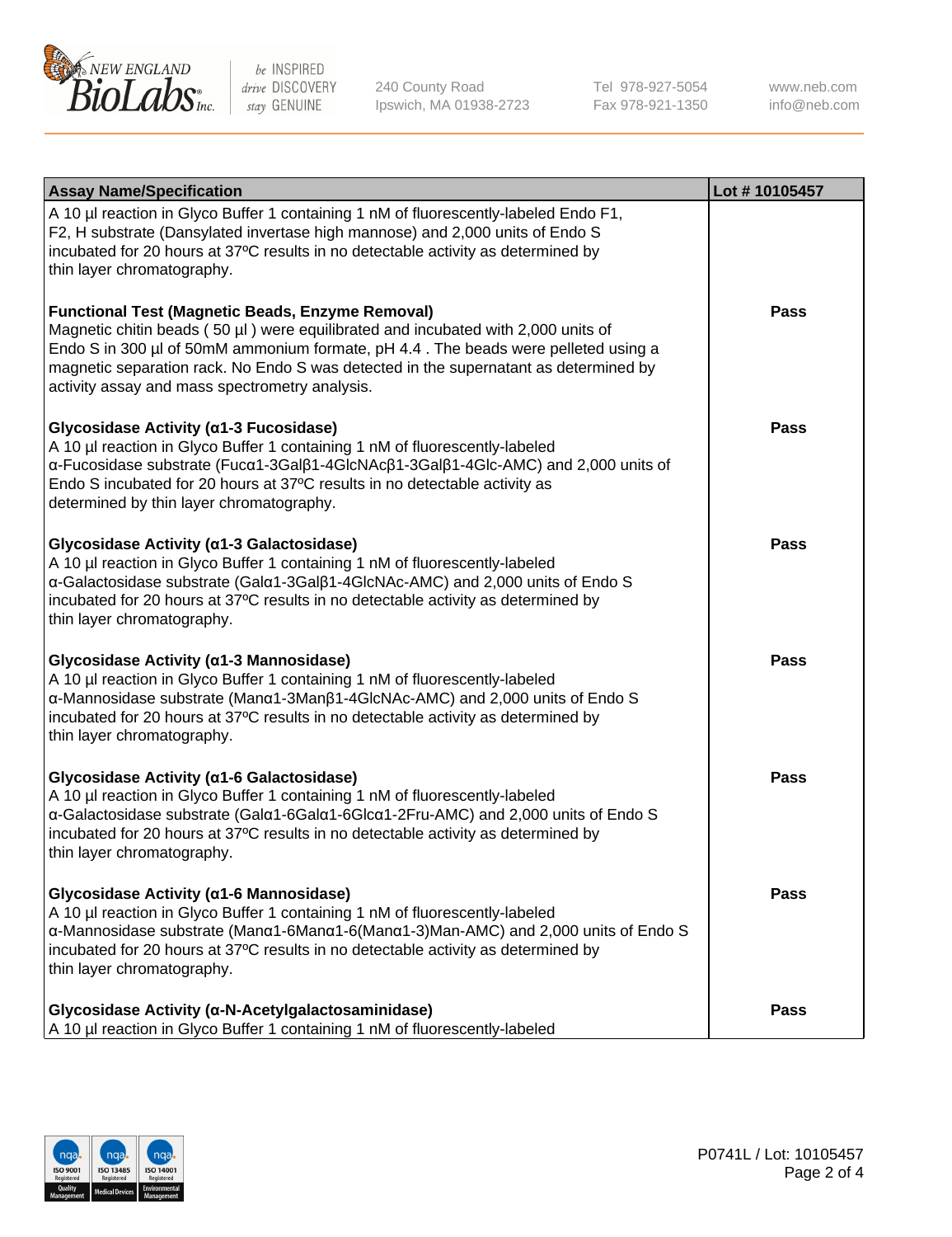

240 County Road Ipswich, MA 01938-2723 Tel 978-927-5054 Fax 978-921-1350

www.neb.com info@neb.com

| <b>Assay Name/Specification</b>                                                                                                                                                                                                                                                                                                                                | Lot #10105457 |
|----------------------------------------------------------------------------------------------------------------------------------------------------------------------------------------------------------------------------------------------------------------------------------------------------------------------------------------------------------------|---------------|
| $\alpha$ -N-Acetylgalactosaminidase substrate (GalNAc $\alpha$ 1-3(Fuc $\alpha$ 1-2)Gal $\beta$ 1-4Glc-AMC) and 2,000<br>units of Endo S incubated for 20 hours at 37°C results in no detectable activity as<br>determined by thin layer chromatography.                                                                                                       |               |
| Glycosidase Activity (β-Mannosidase)<br>A 10 µl reaction in Glyco Buffer 1 containing 1 nM of fluorescently-labeled<br>$\beta$ -Mannosidase substrate (Man $\beta$ 1-4Man $\beta$ 1-4Man-AMC) and 2,000 units of Endo S incubated<br>for 20 hours at 37°C results in no detectable activity as determined by thin layer<br>chromatography.                     | <b>Pass</b>   |
| <b>Glycosidase Activity (β-Xylosidase)</b><br>A 10 µl reaction in Glyco Buffer 1 containing 1 nM of fluorescently-labeled<br>$\beta$ -Xylosidase substrate (Xyl $\beta$ 1-4Xyl $\beta$ 1-4Xyl $\beta$ 1-4Xyl-AMC) and 2,000 units of Endo S<br>incubated for 20 hours at 37°C results in no detectable activity as determined by<br>thin layer chromatography. | <b>Pass</b>   |
| <b>Glycosidase Activity (β1-3 Galactosidase)</b><br>A 10 µl reaction in Glyco Buffer 1 containing 1 nM of fluorescently-labeled<br>β-Galactosidase substrate (Galβ1-3GlcNAcβ1-4Galβ1-4Glc-AMC) and 2,000 units of Endo<br>S incubated for 20 hours at 37°C results in no detectable activity as determined by<br>thin layer chromatography.                    | <b>Pass</b>   |
| <b>Glycosidase Activity (β1-4 Galactosidase)</b><br>A 10 µl reaction in Glyco Buffer 1 containing 1 nM of fluorescently-labeled<br> β-Galactosidase substrate (Galβ1-4GlcNAcβ1-3Galβ1-4Glc-AMC) and 2,000 units of Endo<br>S incubated for 20 hours at 37°C results in no detectable activity as determined by<br>thin layer chromatography.                   | <b>Pass</b>   |
| <b>Glycosidase Activity (β-N-Acetylgalactosaminidase)</b><br>A 10 µl reaction in Glyco Buffer 1 containing 1 nM of fluorescently-labeled<br>β-N-Acetylgalactosaminidase substrate (GalNAcβ1-4Galβ1-4Glc-AMC) and 2,000 units of<br>Endo S incubated for 20 hours at 37°C results in no detectable activity as<br>determined by thin layer chromatography.      | <b>Pass</b>   |
| <b>Protease Activity (SDS-PAGE)</b><br>A 20 µl reaction in 1X Glyco Buffer 1 containing 24 µg of a standard mixture of<br>proteins and a minimum of 2,000 units of Endo S incubated for 20 hours at 37°C,<br>results in no detectable degradation of the protein mixture as determined by<br>SDS-PAGE with Coomassie Blue detection.                           | Pass          |
| <b>Protein Purity Assay (SDS-PAGE)</b><br>Endo S is ≥ 95% pure as determined by SDS-PAGE analysis using Coomassie Blue<br>detection.                                                                                                                                                                                                                           | <b>Pass</b>   |